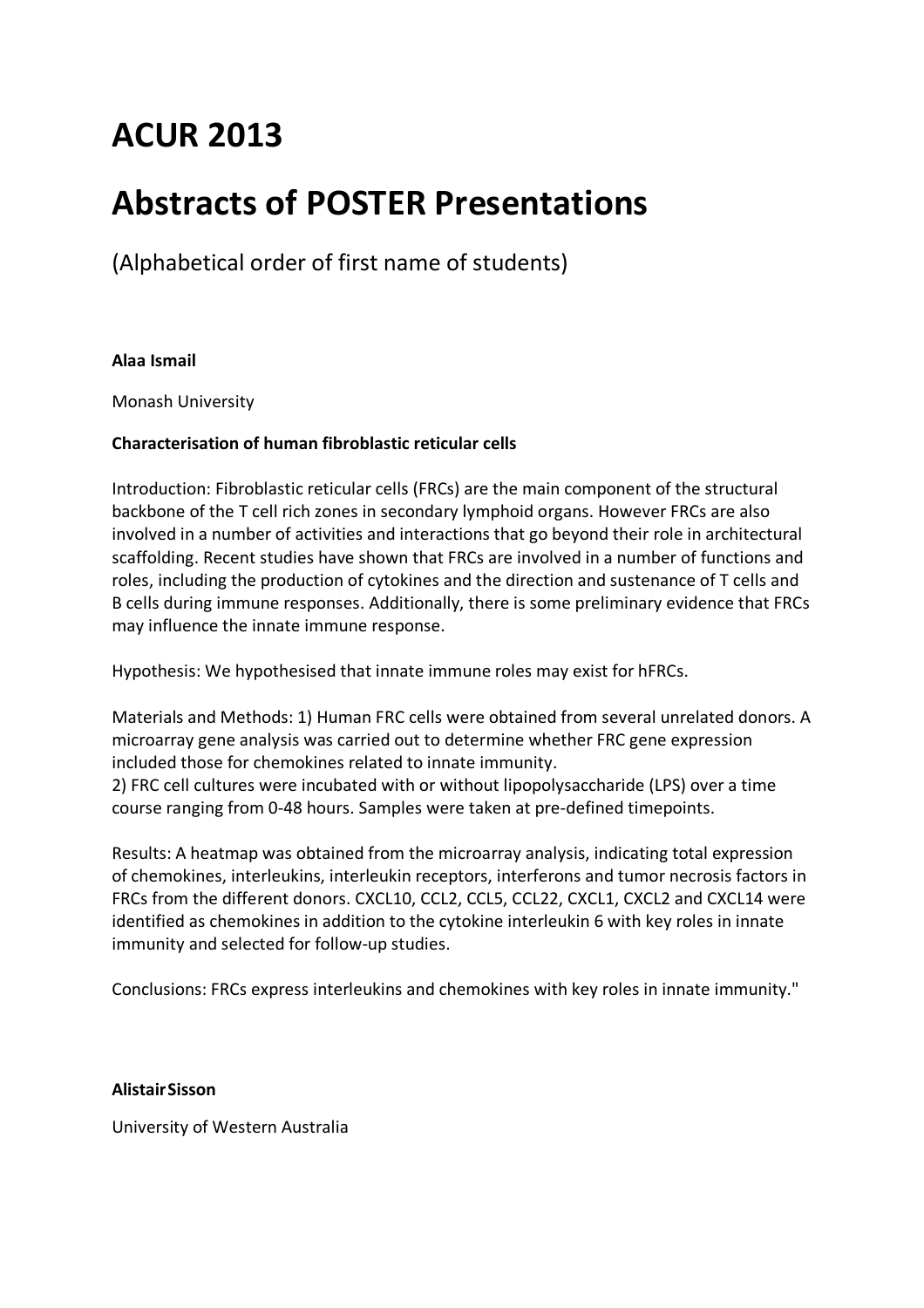## **What influences exchange destination choice? Evidence from students returned to an Australian university**

Exchange students' motivations for studying abroad vary widely. Their choices can be informed by factors that range from specific qualities of the university to those that are beyond the university's control. As a result of globalisation and internationalisation in higher education, student mobility has increased dramatically over the past 20 years, raising important questions regarding the nature of the relationship between universities and international students. The study explores the various pull factors at different scales that influence study destination choice. A survey instrument, including Likert scale, ranking scale and open-ended questions was, employed (response rate 25.78%). Results point to opportunities for cultural immersion and social interaction rather than education factors as predominant influences on student's choice of destination. It was also apparent that students saw their choice of university as a means to experience a particular country or city. As such, the study supports the notion of the exchange student as an 'educational tourist'. The results have implications for how universities and students utilise the opportunities presented by overseas study. The necessity for universities to improve relationships with destination managers is also highlighted.

## **Avinash Babu Srinivasreddy**

University of Wollongong

## **Characterization of Rice Husk Ash and Its Use in Concrete**

Concrete is the most widely used construction material on earth with, around five billion cubic meters produced annually. The active ingredient in concrete is cement which typically makes about 10 to 15% of the concrete. The production of cement requires high energy, emits large amount of greenhouse gases, depletes natural resources and is very expensive. It has been reported that to produce 1 tonne of cement - consumes 4GJ of energy, emits 1tonne of CO2 and requires about 1.7 tonnes of raw materials (limestone). Considerable efforts are being made to make use of the waste materials such as fly ash from coal combustion and Rice Husk Ash (RHA) as a partial replacement of cement. These can partially replace cement and also help to improve the concrete properties. Rice husk ash (RHA) is an agricultural waste, which is obtained by burning rice husk. The resulting ash is pozzolanic which means that it can react with water to form concrete.

The present study investigates the chemical and morphological nature of RHA and silica fume, which is an existing cement replacement used to improve strength and durability of concrete. Silica fume is obtained by refining of silicon metal and mining naturally occurring deposits of amorphous silica. Particle size distribution, Loss on Ignition, X-ray diffraction analysis, scanning electron microscopic and X-ray photo-electron spectroscopy experiments were carried.

Results show that the particle size of RHA and Silica fume in our samples were 9µm and 32 µm. The particle of RHA were irregular in shape and silica fume was spherical. The RHA was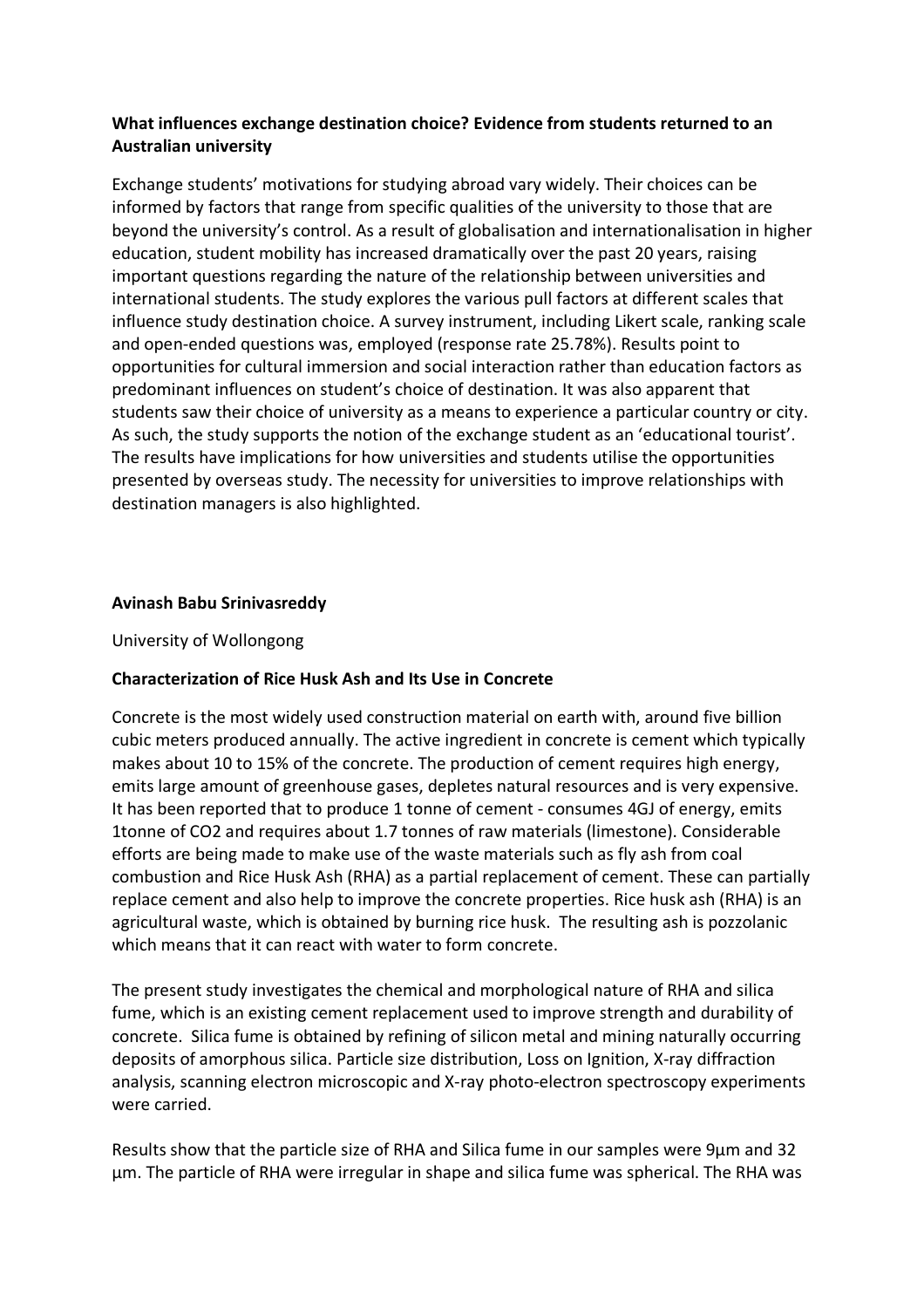amorphous in nature with 65- 75% silicon by mass. It contains about 3.5% of unburnt carbon content.

These results allow us to predict how the materials will behave when mixed in concrete. The next phase of the research will test compressive strength and workability of the plastic concrete to allow compression between the materials. This work is part of a Master by coursework at the University of Wollongong.

## **Carolyn Woods**

#### Macquarie University

## **Building, tearing down and memory: Approaches to the Berlin Wall as an example of communicative and cultural memory**

This research project uses the Berlin Wall to engage with the concept of communicative and cultural memory. The Berlin Wall was and continues to be synonymous with the division of Germany. With initial construction beginning in 1961, the Berlin Wall remained both a physical representation of the division of East and West Berlin but also a symbolic representation of the division of the Eastern and Western Bloc. It remained until 1989 when the border between East and West was opened after nearly 30 years of division. Today, the Berlin Wall holds a special significance as a 'living' memory, reminding millions of the tragic past of Berlin. However after recent moves from property developers, this symbol and memory is under threat. Four sections of the East Side Gallery have been removed in order to make way for a luxury residential unit block. In opposition to this development, there have been protests by locals and tourists fighting to save the Wall. This action raises a number of issues regarding memory. The first issue is the fact that there is often a conflict between communicative and cultural memory. According to A Erll, that is a conflict between what we communicate to our contemporaries and what we would like to leave for future generations in the form of symbolic reminders and monuments of the past. Nowhere is this better seen than the Berlin Wall. Interviews from the time demonstrate that for some who lived through this time, it is a symbol of oppression and division. For others it is a symbol of better times under Soviet control. This leads to the second issue related to memory in that memory can also come down to personal experience while it is also clear that memory is not always voluntary.

## **Daniel Symington**

#### Macquarie University

**Asian ESP:Challenges Developing Asian Nations face in creating Environmental Sustainability Policies**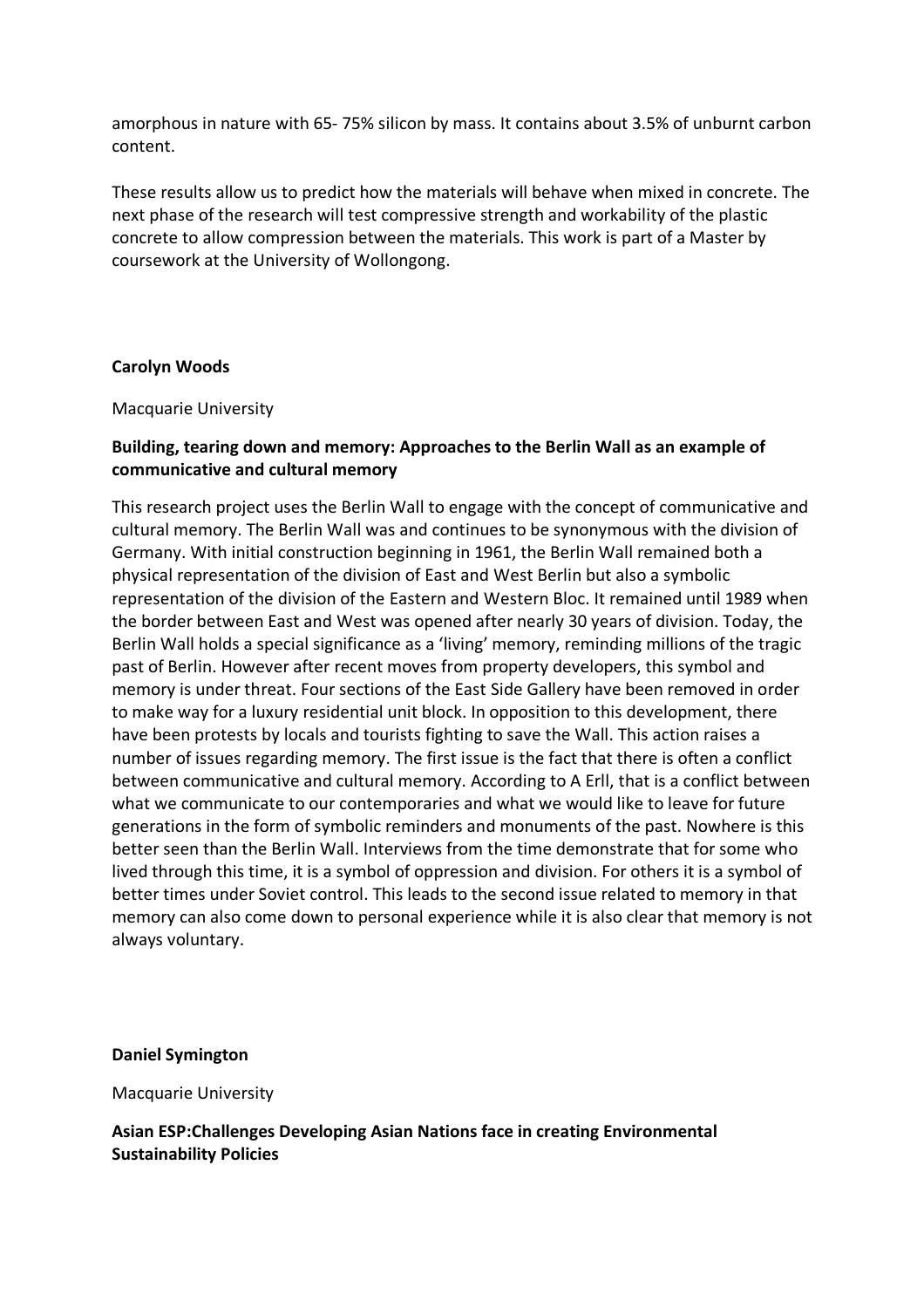In the current world, it is clear that globalisation and world polity theory are emerging as two, powerful, and sometimes conflicting, global expectations. Balancing a nation's economic needs with its global social responsibilities requires a considered approach by policy makers. This paper examines how environmental protection policies of developing Asian nations have not always struck this fine balance, and in some instances, have not actively pursued such a balance at all. The paper investigates, through various case studies, how contemporary economic, social and political issues pose a challenge to policy makers in the region. The challenges of changing demographics, the use of environmentally unsustainable production practices, and the rise in foreign tourism levels within Asian nations are examined as symptomatic of both domestic and global economic pressures. However, these economic pressures do not exist in isolation and their impact is worsened by socio-political problems that governments need to address. These include the challenges of institutionalised corruption and state sovereignty disputes. By contrasting varying academic viewpoints on each issue before presenting the case study examples, the discussion demonstrates how and why an issue that may seem to exist in isolation can affect how the governments of developing nations approach environmental sustainability policy development.

#### **Gaelen Perrone**

#### The University of Western Australia

## **Interpreting Strategic Litigation: Policy Entrepreneurship at The Court of Justice of the European Union**

Policy entrepreneurs are political actors who seek to effect policy change within a given political arena. Though their modus operandi is traditionally limited to influencing the legislative policy agenda, this study hypothesises a different approach to policy promotion. In political systems which possess a codified set of laws with established legal supremacy over statutory law, the judiciary may present an alternative opportunity to initiate domestic policy change. The incorporation of the Charter of Fundamental Rights of the European Union into the Treaty of Lisbon in 2009 precipitated a transformative shift in the available avenues of policy avocation in the European Union. As a result of specific interpretations by the Court of Justice of the European Union (CJEU), the domestic legal sovereignty of European member states was significantly weakened. Individual activists and organised social movements were empowered to take advantage of this new avenue of policy avocation, preparing and promoting their causes to courts by supporting victims and litigating on their behalf. Examination of three instances of strategic legal action being brought before the CJEU, involving Gabrielle Defrenne v. Société anonyme belge de navigation aérienne Sabena II (1976), Grant v. South-West Trains Ltd. (1998) and P. v. S. and Cornwall County Council (1996), was conducted to address the study's central research question: to what extent does strategic litigation represent a new manifestation of policy entrepreneurship and what conclusions may be drawn from the European experience? It was ultimately found that strategic litigation shares several significant commonalities with the current academic conceptualisation of policy entrepreneurship. Differences between the legal outcomes of these cases further suggest that litigious success is subject to evolving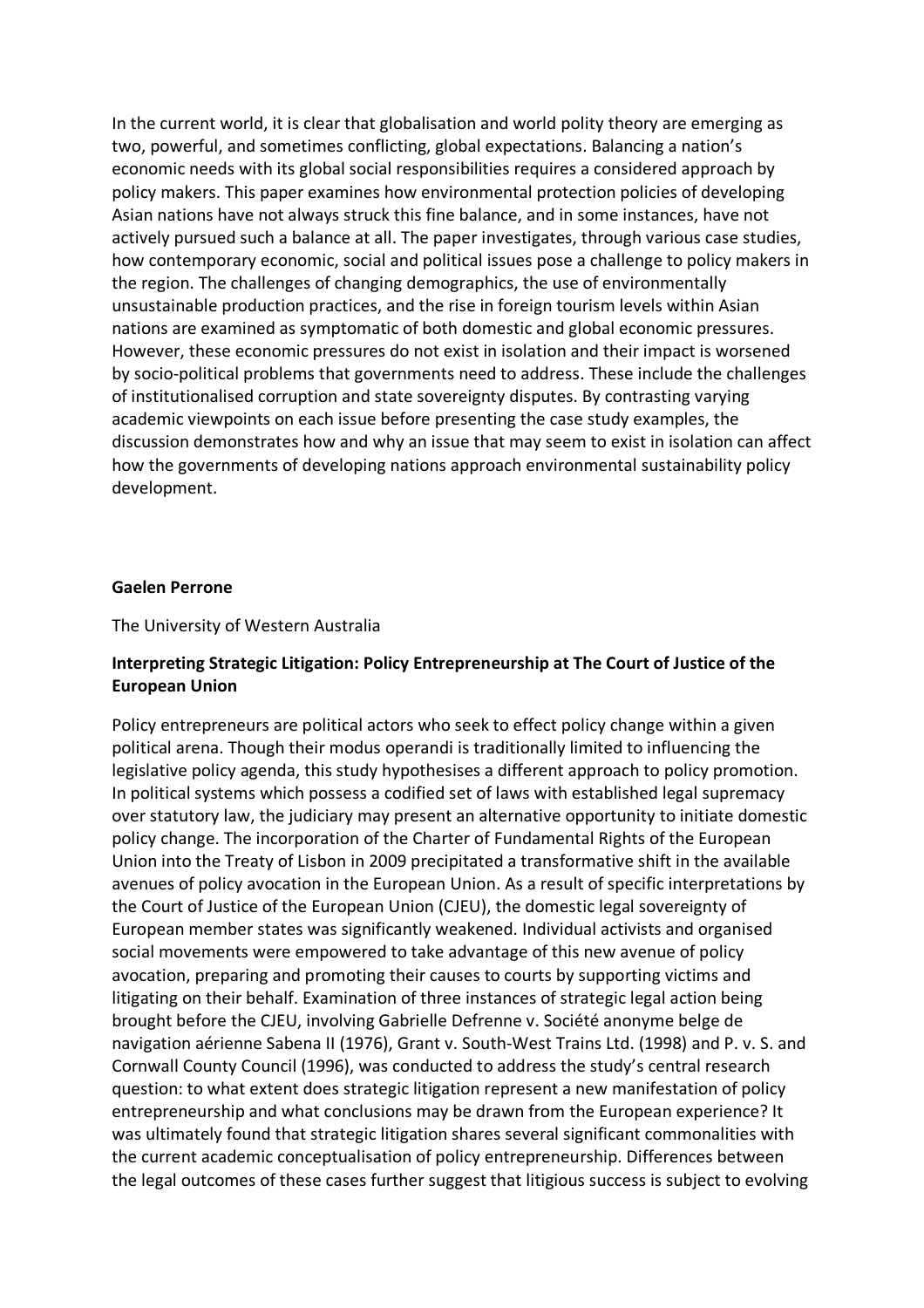external and internal perceptions of the CJEU's institutional legitimacy. The implications of this finding emphasise the present limitations of supranational legal systems in effecting domestic policy change.

## **Georgia Alexander**

Macquarie University

## **The Economisation of the Organ Trade**

The advent of organ transplants from as early as the 1960s initially was one of the great medical discoveries of the 20th century. Since then, the process of globalisation has transformed the technology in parts of the world into a socially destructive and economically driven trade. This has produced international disparities between the rich and poor, through the existing international world order of developed and developing states. This paper aims to discuss why these processes are taking place and how they are being facilitated on an international scale. As well as discussing the trade, this paper will also investigate the 'flow of organs' from developing to developed countries and on what terms this flow operates. Traditional organ donation strategies increasingly are being replaced by a monetary incentive. This incentive operates as the desperately sick of developed states have the ability to finance the sourcing and transportation of organs from developing nations, exploiting the world's poorest. This paper will investigate what has facilitated the crucial shift from donation to purchase and how such transactions are continually growing despite a serious moral deficit. Background research has revealed the cooperation of some government structures that has enabled this trade to exist more freely. The organ trade highlights the 'commodification' of people within developing nations, especially within the Asian region. This commodification displays a capacity to lessen the value of life of people stricken by poverty. The focus will be on legislation as well as the black market that operates both beneath and in view of the law. Several journal articles, as well as newspaper articles will furnish some primary material for this investigation

## **Jack Muir**

Australian National University

## **The Time Varying Rotation of the Inner Core Assessed by Bayesian Evidence**

The inner core of the Earth consists of a solid metallic ball, extending to a radius of approximately 1220km from the Earth's centre. It has recently been suggested that coupling of the inner core to the Earth's magnetic field causes it to rotate at a rate different to that of the rest of the Earth. This has been confirmed via seismological studies in the last 15 years, however the exact nature of the differential rotation remains unconfirmed. It is commonly assumed that the inner core rotates at a faster than the rest of the Earth, at a constant 1-3 degrees per year. Researchers at the Australian National University (Hrovje et al 2013) have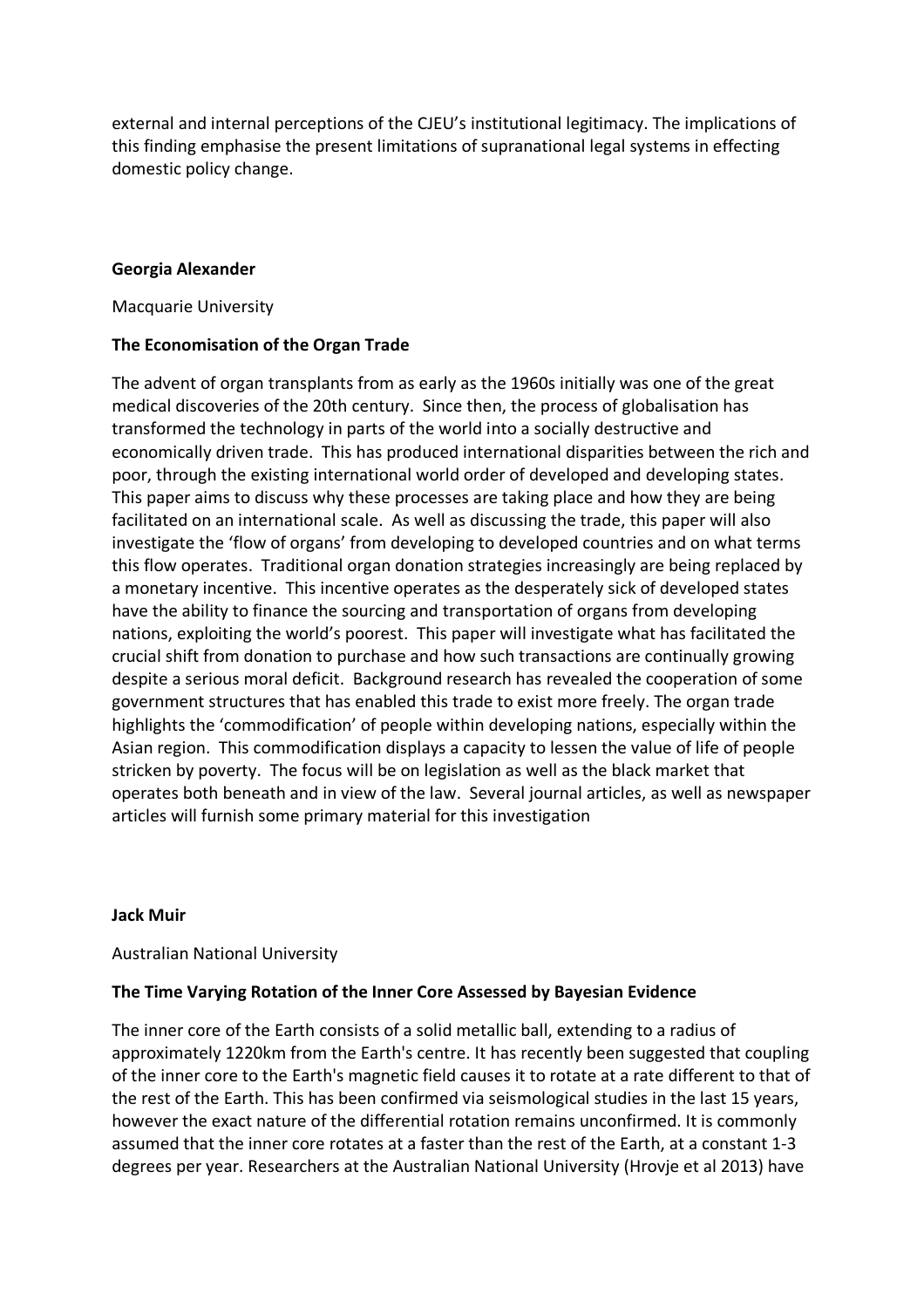found evidence that the rotation rate is in fact not constant. This study assessed the relative statistical significance of constant, and non-constant differential rotation models using Bayesian Marginal Evidence, which gives a quantative measure of the relative probability of models.

## **Jacqueline Ruchpaul**

Open University

## **The Correction of Public Opinion: the account of Kleomenes I by Herodotus**

The reign of the Spartan King Kleomenes I was fundamental in Greek history as it was during this period that Sparta became a leader in the Greek world. Virtually the sole source for the reign of Kleomenes is The Histories written by the Greek historian Herodotus. Although dubbed 'the Father of History' Herodotus' account of Kleomenes (The Histories Books 5:41- 75, 6:50-92) has been almost unanimously described as unfavourable to the King by modern historians. However, an analysis of his writing shows patterns in Herodotus' literary style that may put this supposedly 'hostile' reporting of Kleomenes into perspective in relation to the rest of The Histories, as well as bring to light some of the more positive angles, aspects and comments within the account which may challenge the opinion of modern historians. Admittedly the account has a slightly negative undertone in places but this is understandable when considering that the sources of Herodotus for Kleomenes may have been more negative than positive, given that Kleomenes' reign was not only turbulent but ended in his controversial death described as a madman. Furthermore, he left no male ancestors to redeem his name. No one has outlined the perceived faults of Herodotus in more detail than Plutarch in 'The Malice of Herodotus' however it is interesting to note that he does not chastise the account of Kleomenes. This may indicate that the account was originally considered just and unbiased, a consideration that somehow changed over the course of time. More detailed research in establishing that the account of Kleomenes in The Histories was not as hostile as previously declared will be a valuable contribution to modern scholarship in demonstrating that there is more than one way to appreciate the works of the ancient historians. Perhaps the 'Father of History' deserves a second glance.

## **Joshua Price**

Macquarie University

## **The 2013 Ford factory closure: A management induced crisis**

The question posed was to evaluate the management of a crisis by an organisation that had faced a crisis in the past 18 months. The organisation chosen for this essay was Ford, the crisis being the closure of its car factories in Geelong and Broadmeadow. The main theory used for this essay is the theory of Management Induced Crises (MIC) posed by Damian Gleeson. In the essay I proposed that the closures of the Ford Factories, without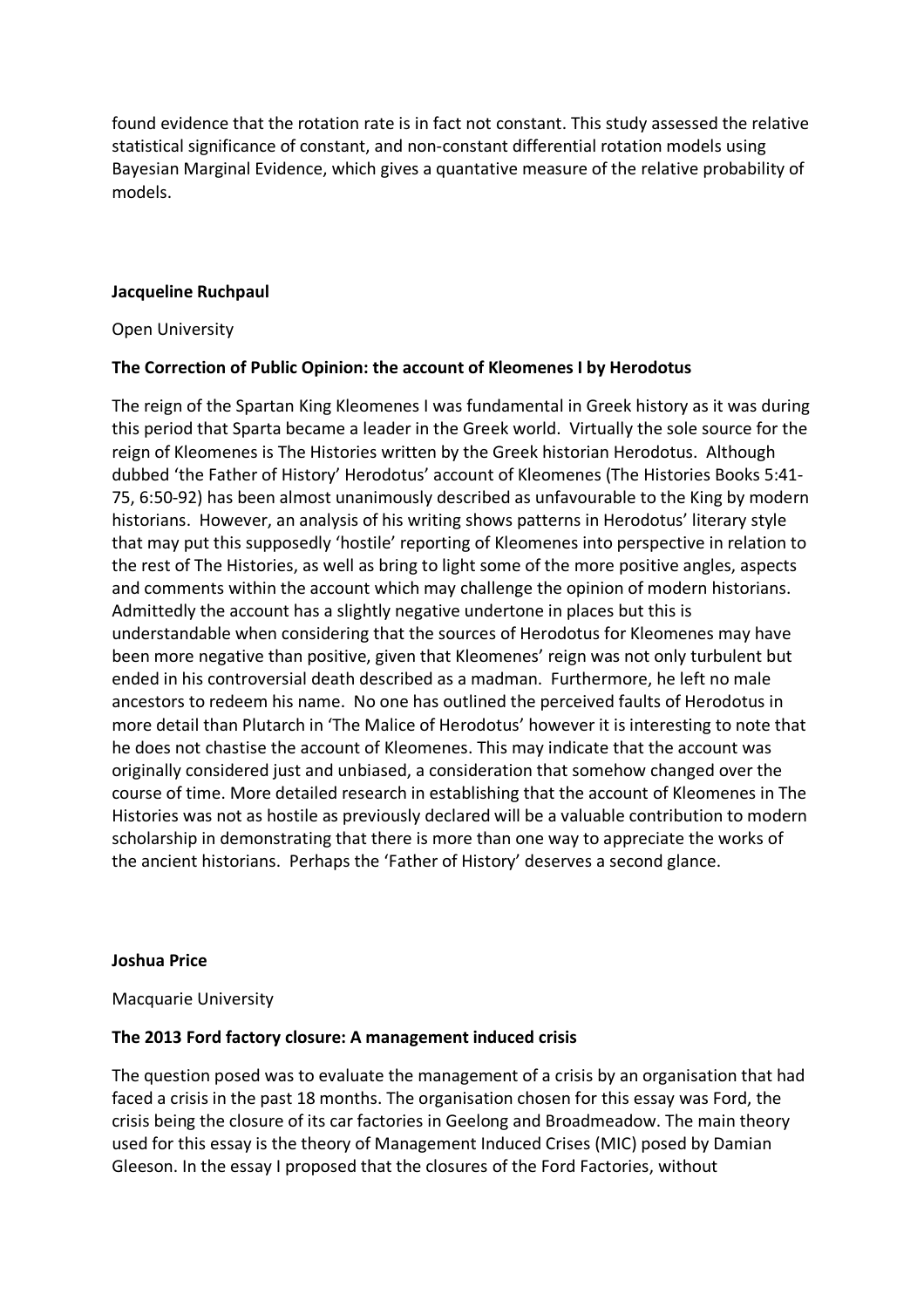immediately announcing a redundancy package, constituted a MIC. Ford's actions forced the Australian Government into providing a \$30 Million transition program for Ford workers, easing the economic impact to Ford. In this essay I show, using the events leading up to the closure, the conditions necessary for an organisation to implement a MIC. By comparing the 2013 Ford Factory closure to the 2011 Qantas Lockdown show that the crisis was in fact orchestrated by Ford management.

## **Lauren Brady**

Charles Sturt University

## **Exploring Personal Development, Health and Physical Education, Higher School Certificate teachers' perceptions of the value of New South Wales Higher School Certificate Online website in preparing students for a high-stakes examination**

This research provides an evaluation of the Personal Development, Health and Physical Education (PDHPE) node of the New South Wales (NSW) Higher School Certificate (HSC) Online website, from the perspectives of a sample of current NSW PDHPE HSC teachers. The NSW HSC Online website is a collaborative venture of Charles Sturt University (CSU) and the NSW Department of Education and Communities which was designed to provide online learning resources to support upper secondary students studying for the HSC, and their teachers. While there has been research previously conducted on the website, there has been no research-based evaluation of the PDHPE node of the website. Therefore, this research is significant as it aims to evaluate the ability of the resource to support teachers in assisting students to prepare for the high-stakes HSC examination.

This research adopted an interpretivist approach and theoretical framework in order to evaluate the NSW HSC Online website. Qualitative data collection in the form of individual semi-structured telephone interviews were conducted with a sample of NSW PDHPE HSC teachers who were selected using purposive and convenience sampling techniques. Participant interviews were recorded, transcribed and analysed using a thematic approach to data analysis which involved unearthing prominent themes from interview proceedings.

The findings of this study are significant as the sample of PDHPE teachers indicated that overall the NSW HSC Online website is perceived as a quality website that supports teachers to prepare students for their NSW HSC PDHPE examination. These findings however cannot be generalised to other subject nodes available on the NSW HSC Online website. The research participants believe that there is room for improvement in the design of the website. Recommendations that have arisen from the data include ensuring the website is current, aligns with syllabus documents, and incorporates a variety of content and supportive material to serve the multitude of ways teachers used the site.

**Luisa Corsaro**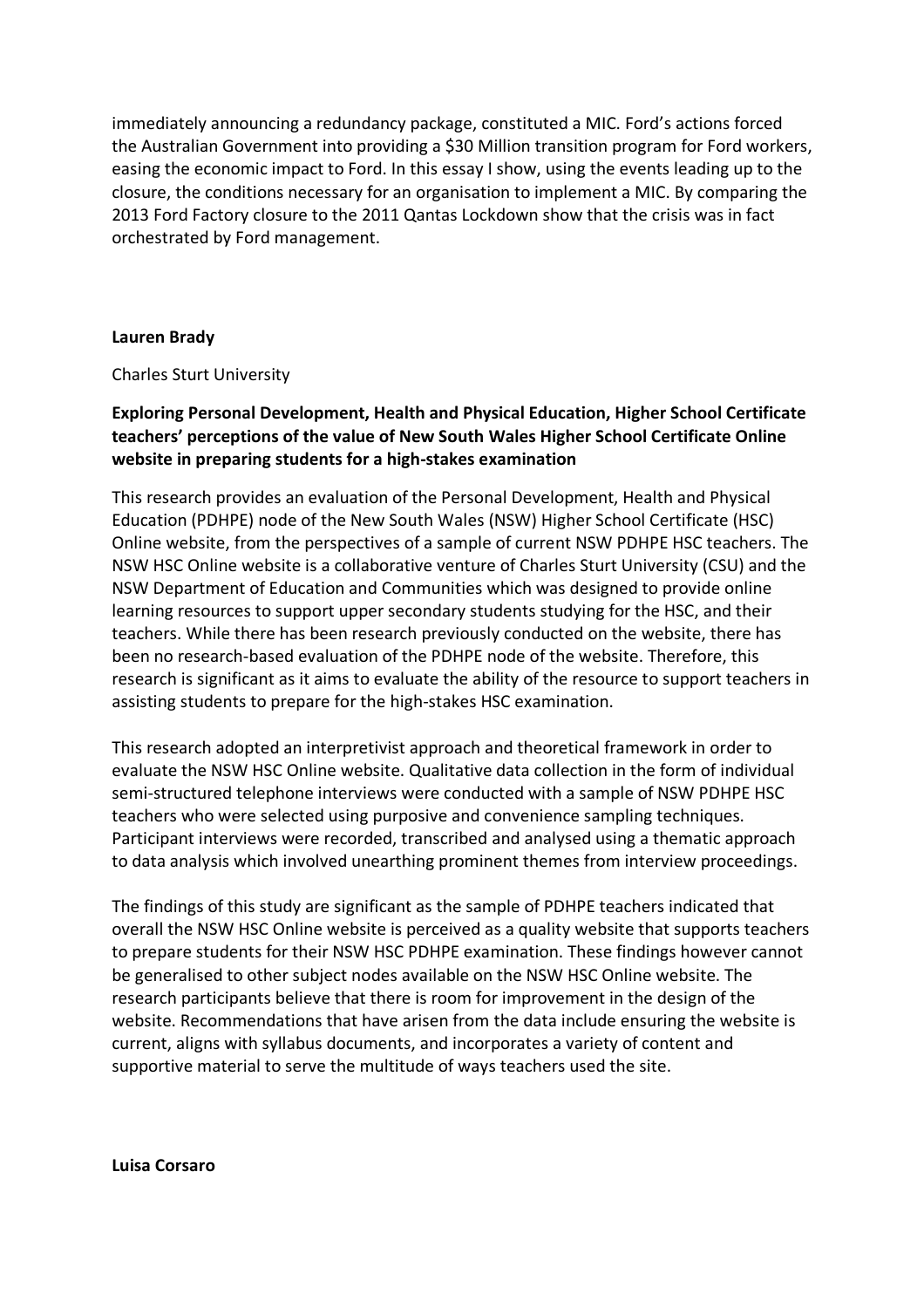## Macquarie University

## **Migration and Today's German Society: Immigrant Influences on Culture**

The rising immigrant population is continuing to have a significant impact on German society. This is a relatively new field of study and there is a limited amount of previous research.This paper therefore aims to discuss the positive and negative impacts of immigrants on mainstream German culture.

By conducting secondary research into German authors with migrant backgrounds and reviewing the issues that arise from their works, the immense influence that immigrants exert on German culture can be seen. Similarly, examining research on the German culture conducted by other academics contributes to the notion that migrant literature is a crucial part of German culture and is rapidly expanding. The increasing migrant literature phenomenon is reflective of the diverse multicultural backgrounds of the German population, including persons of Turkish, Syrian and Eastern European decent.

Within the last two decades, since the reunification of Germany, there has been positive progress made towards promoting a more multicultural society. This positive attitude of the German population contributes to the successful integration of migrants into German society. The revised 'Integration Courses' initiative shows that mainstream Germany is willing to foster 'multilingualism', - the ability to speak more than one language.

However, not all migrant influences can be deemed positive. One of the negative aspects of a multicultural society is the disintegration of traditional German language structures. Hybrid languages have become commonplace among youths. Not only does this impact migrants and their acquisition of the German language, but ultimately influences native speakers as they adopt this 'Mischsprache' (mixed language). The gap between written and spoken language widens and possibly disadvantages the social upward mobility of these immigrants.

Through contributing to this field of research, it is hoped that more migrant cultural influences on mainstream German society can be identified and discussed.

## **Mara Hammerle**

Macquarie University

## **Immigrant Youth in Germany and German Language Acquisition: Opportunities and Challenges**

Despite several international reports critiquing such practices, educational segregation at an early age continues in Germany, leading to inequalities in the opportunities faced by youth. The school attended by an individual significantly influences their career path, with only students who have attended the highest secondary school level being easily accepted into university (Powell, 2011). These trends are particularly problematic for children with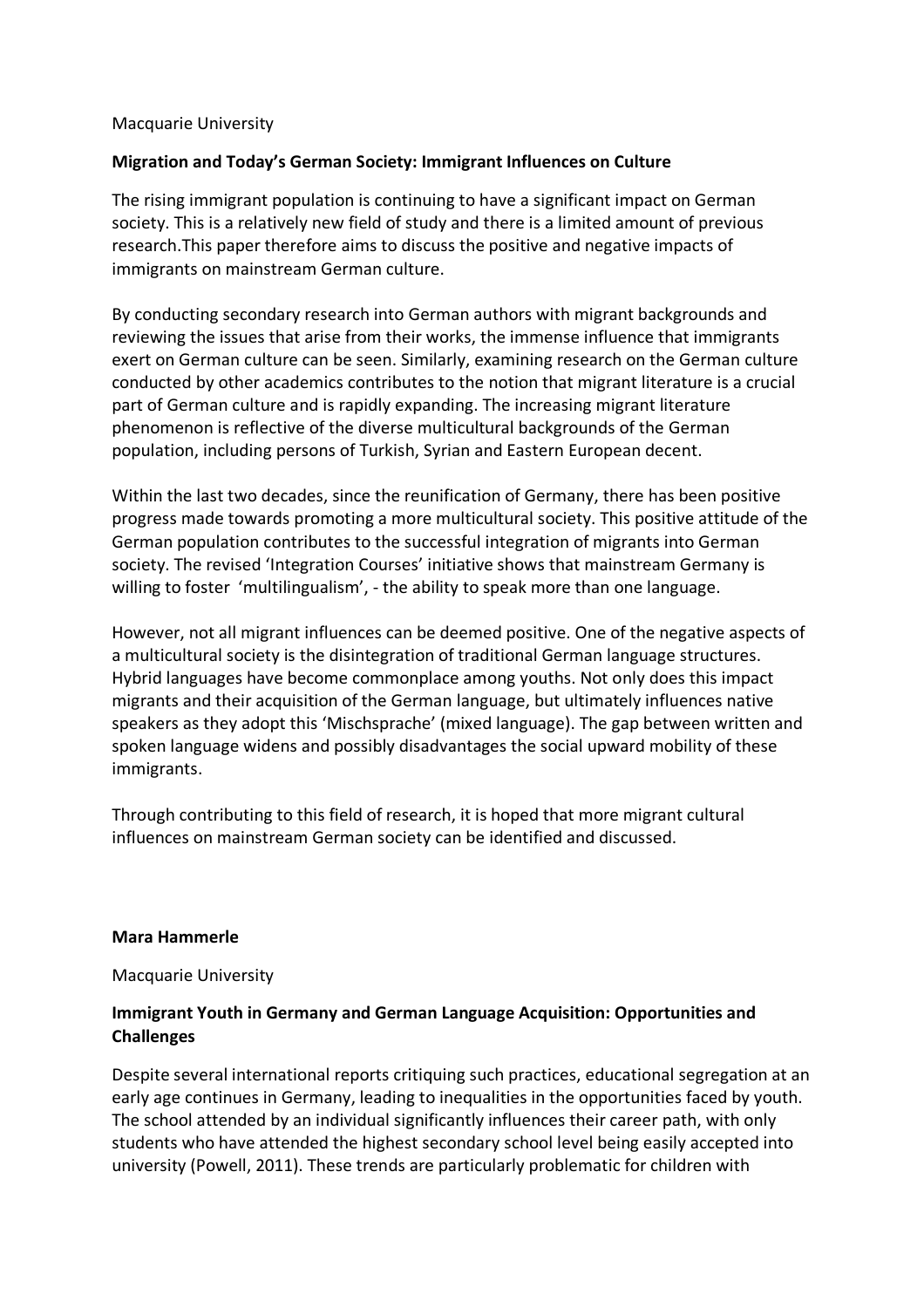immigrant backgrounds. According to the Statistisches Bundesamt, 18.7% of children with such a background attended the lowest level of the school system (the Hauptschule) whereas only 4.3% attended the highest level (the Gymnasium) in 2012. In contrast to other ethnic groups, including those from Southern Europe, youth with Turkish heritage appear to be over-represented in the numbers that attend Hauptschule. They are also the most likely to have poor German language abilities (Informationsdienst Soziale Indikatoren, 2011). Individual language competencies can be viewed as a fundamental prerequisite for obtaining a higher level school degree and by extension are crucial for successful social integration (Shakib-Ekbatan, Hasselbach, Roos and Schöler, 2006). As such, this work will critically assess several methods that are either being currently implemented or are still being discussed with the aim of improving the German language abilities of immigrant children. By analysing data collected through the EVAS-study (Shakib-Ekbatan, Hasselbach, Roos and Schöler, 2006), the shortcomings of relying exclusively on intensive German language programs will be explored. Instead it will be argued that a more holistic approach is required, one that incorporates a stronger focus on German language acquisition into all school subjects. By examining German higher education websites and journal articles on the topic, the unpreparedness of educators to teach German as a second language and the importance of reversing this trend will also be addressed.

#### **Marco Tulio Ramalho Zoratti**

Universidade Federal de Mato Grosso

## **Analysis of the anti-inflammatory action of Cariniana rubra Gardner & Miers in air bubble model**

Anti-inflammatory drugs make up about half of analgesics, remedying pain by reducing inflammation as opposed to opioids, which affect the central nervous system. In addition to medical drugs, some herbs, plants and health supplements have anti-inflammatory qualities and are very useful for popular health. The Brazilian Cerrado, a vast tropical savanna ecoregion, has a huge biodiversity of medicinal plants. Among these, highlights the Cariniana rubra Gardner & Miers. This tree belongs to the Lecythidaceae family, known under the common name of Red Jequitibá. Popularly, the bark of this plant is used in traditional medicine in the State of Mato Grosso as an anti-inflammatory for throat, ovary and uterus disorders, especially, being really useful for native people. Studies have shown that this action comes from the presence of pentacyclic triterpenes (b-sitosterol, stigmasterol, amirinas, lupeol and arjunolic acid). Thus, this study aimed to identify the mechanisms of the anti-inflammatory action of Cariniana rubra, through leukocytes antimigratory action.

The bark Cariniana rubra was collected in the city of Cuiabá, Mato Grosso. The material was ground and immersed in methanolic solvent for seven days with daily agitation. Then was submitted using a rotary evaporator and drying for the preparation of the methanol extract (EMCR). Later the phytochemical was performed to characterize the presence of secondary metabolites. Finally, to evaluate the anti-inflammatory mechanism of EMCR, we used the model of inflammation in air bubble induced by carrageenan. A group of Swiss albino mice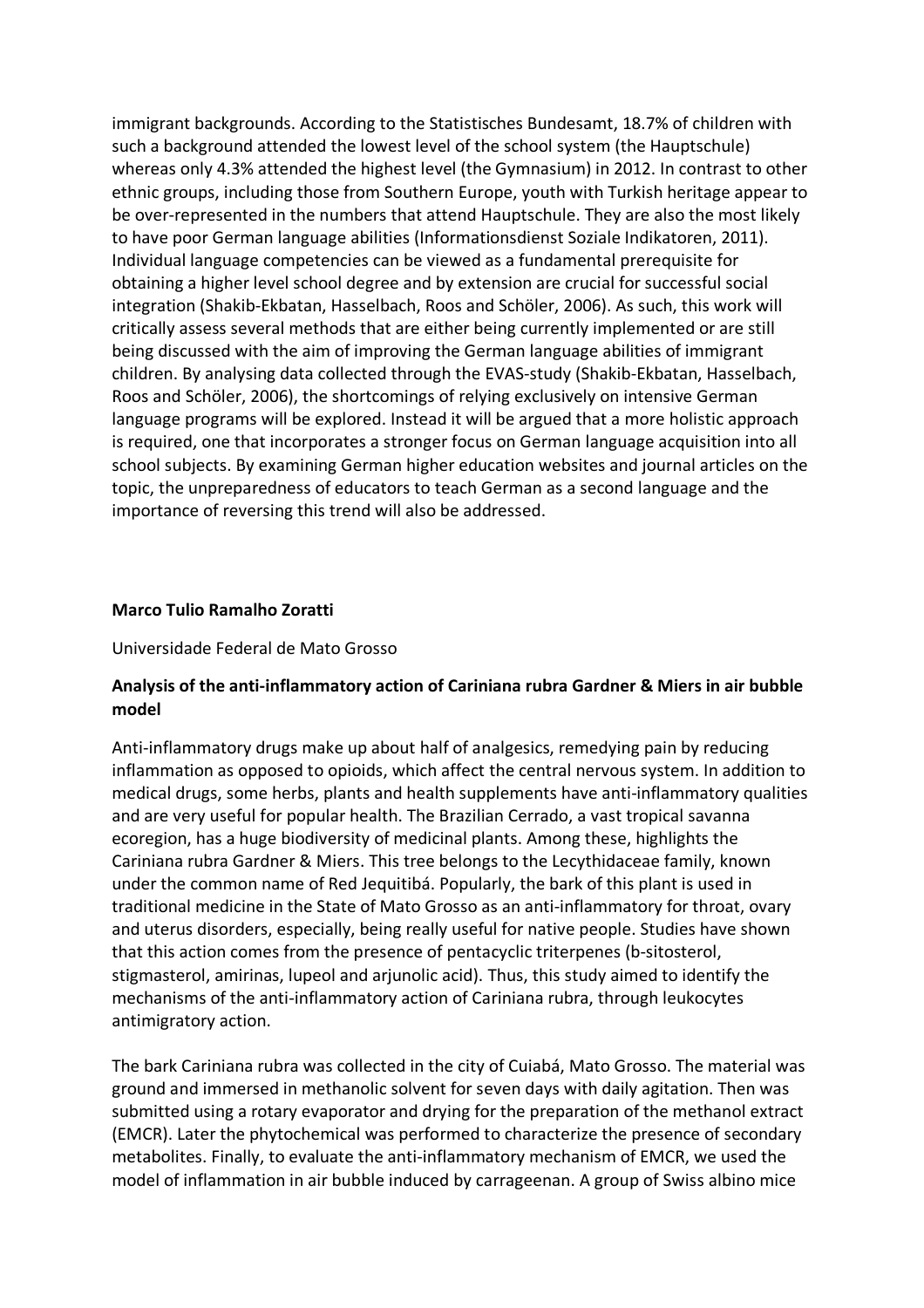was treated with 500 mg / kg of the drug or EMCR standard dexamethasone (1 mg / kg) by gavage. After 4 and 24 h of induction of the inflammatory process, the animals were sacrificed and the cavity washed was collected for total and differential count of leukocytes [macrophages, lymphocytes and polymorphonuclear (PMN)] in a Neubauer chamber. The phytochemical evaluation confirmed the presence of tannins, xanthones, flavonoids, flavones, leucoanthocyanidins, saponins and coumarins volatile. The analysis of the washed after inflammation induction, showed migration of leucocytes (macrophages 2.4 ± 0.9, 64.7 ± 15.2, 7.4 ± 1.6, 2.4 ± 0.9 Lymphocytes , 12.9 ± 3.1, 4.4 ± 0.5, 2.2 ± 0.9 PMN, 64.0 ± 12.5, 8.1 ± 0.9, respectively sham, 4h and 24h) induced by the administration of carrageenin. Pretreatment with or EMCR standard drug, dexamethasone, significantly reduced leukocyte migration into the cavity of the air bubble (EMCR: macrophage 2.4  $\pm$  0.9, 13.3  $\pm$  2.5, 3.6  $\pm$  0, 9; Lymphocyte 2.4 ± 0.9, 6.2 ± 1.0, 2.3 ± 0.5, 2.2 ± 0.9 PMN, 11 ± 4.3, 1.4 ± 0.3 sham respectively, 4h and 24h). (Dexamethasone: macrófago2,  $4 \pm 0.9$ , 6.2  $\pm$  1.8, 3, or  $\pm$  0.7; Lymphocyte 2.4  $\pm$  0.9, 4.2  $\pm$  1.0, 0.8  $\pm$  0, 3; PMN 2.2  $\pm$  0.9, 9.2  $\pm$  2.8, 0.5  $\pm$  0.2, respectively sham, 4h and 24h).

In conclusion, we showed that the EMCR features compounds having antiinflammatory action and can inhibit leukocyte migration into the inflammatory site so as effective as standard drugs (dexamethasone). Future studies may determine which is the main component of this plant anti-inflammatory and may contribute to the development of new anti-inflammatory drugs, more effective and with fewer side effects.

## **Mirelle Barbosa Rocha**

## Monash University

## **Clinical Characteristics of Pneumonia in Children Admited to the Materno Infantil Hospital in 2009, Cacoal - Ro – Brazil**

Introduction: Acute respiratory infections are the leading cause of hospitalization and the second cause of death in children under 5 years in Brazil. In the Brazilian indigenous population respiratory diseases are the leading causes of death, affecting mainly the extremes age groups. Among the causes of hospitalization pneumonia have a high rate complications and death among patients under 5 years.

Objective: To describe the clinical features of pneumonia in children of different age groups and ethnic groups hospitalized at Maternal Infantil Hospital (MIH) at Cacoal/Brazil in 2009.

Methodology: Observational retrospective cutting / cross, executed in 2010, and conducted at MIH. We analyzed medical charts of 167 patients indigenous and non-indigenous, whose admission was motivated by clinical presentation of pneumonia. Results: 79% were nonindigenous and 21%. indigenous. 56% of the total were male and hospitalizations were concentrated in the age group under three years. 17% of non-indigenous and 11% of indigenous had complications of bacterial pneumonia.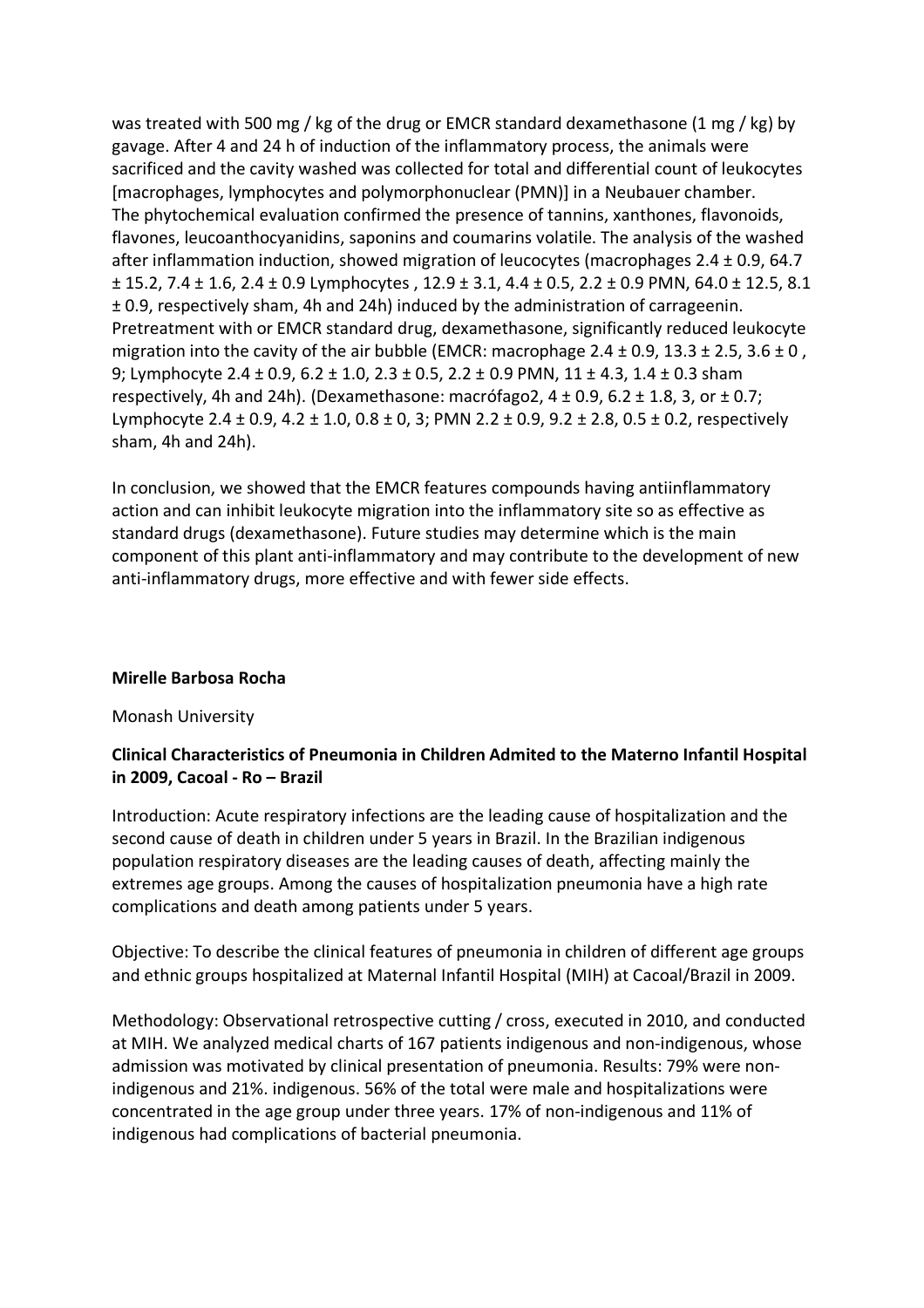Conclusion: There is a precarious living conditions of infants in all ethnic groups, requiring knowledge of possible risk factors predispose to respiratory infections and nutritional status, living conditions and exposure to causative agents. Given this it is recommended to prepare a study that seeks to explore these relevant factors.

## **Phoebe Haywood**

The University of Queensland

## **The Journey to Work: A Study on the Impacts on Workers of Changed Commuting Patterns**

The daily journey to work (JTW) is undertaken by the majority of the Australian population on a daily basis. Research has shown that the characteristics of an individual's JTW have the capacity to significantly influence their daily activities and structure, relationships and interpersonal interactions, and their overall lifestyle. An appreciation of this influence the JTW can have in the lives of workers is therefore critical in determining consequences of change such as workplace relocations. While the impacts of different aspects of the journey to work (such as transport modal choice) are widely discussed in the academic literature, the impacts of changed JTW patterns following workplace relocations remain somewhat neglected, especially in the Australian context.

This study involved a short anonymous voluntary survey of a group of 100 professional employees (aged 30-50) of two divisions of CSIRO working in the newly constructed Dutton Park Eco Sciences Precinct. The sample group recently experienced workplace relocation from the outer suburb of Cleveland to the inner city suburb of Dutton Park. It was found that factors related to their changed journey had various impacts for workers in terms of; stress levels, flexibility or daily routines and overall opinion or perception of their JTW. For a number of workers, relocation and altered JTW patterns corresponded with a decline in their overall quality of life. This was elucidated by the significant declines in overall work satisfaction, quality and quantity of personal relationships and daily activities. The severity of these outcomes correlated directly with the degree to which JTW patterns and behaviours had become habitual.

#### **Rainer Zeller**

Macquarie University

## **Angle Estimation and Face Recognition in 2D/ 3D**

Our ability to recognise unfamiliar faces is worse if our second exposure to the face is from a different viewpoint angle than the first; the greater the difference in angle, the worse our face recognition ability becomes. This phenomenon is known as •viewpoint costê. Differential effects have been found for stereoscopic (3D) and synoptic (2D) stimulus presentation, such that stereoscopic stimuli result in reduced viewpoint costs. If a face is seen at an angle, it may require mental rotation to zero degrees (looking straight ahead) to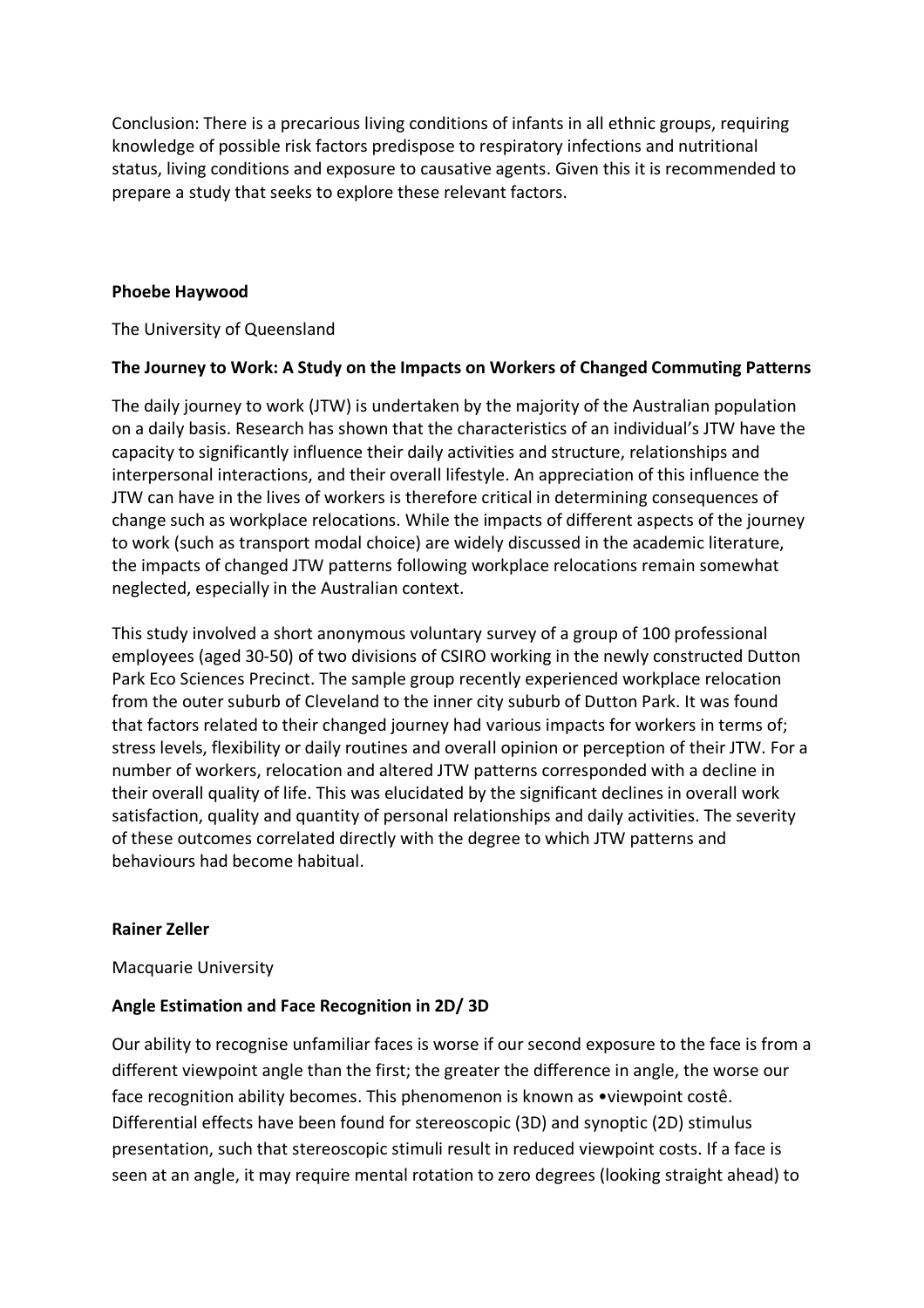facilitate comparison. If so, correctly estimating the angle of face presentation may be critical for appropriate mental rotation and comparison. Stereopsis may reduce viewpoint costs by facilitating improved judgment of angular offset via added depth cues. This experiment investigated the effect of stereopsis on the accuracy and precision of face angle estimation. Participants were presented with a stereoscopic or synoptic face rotated either up/down or left/right, to one of seven predetermined angles, and were asked to verbally estimate the angle of rotation in degrees. It was hypothesised that faces rotated left/right would produce better angle estimates than faces rotated up/down; that stereoscopic presentation would produce better angle estimates than synoptic presentation; and that stereopsis would improve angle estimates in pitch more than in yaw. Preliminary results indicate that yaw estimates are superior only at small and medium rotations, and that stereopsis improves angle estimates for yaw rotations only. Although the hypotheses received only limited support, results nevertheless indicate that stereopsis can improve angle estimation ability, providing a partial account for the viewpoint cost phenomenon.

## **Rebecka O'Malley**

Macquarie University

## **Magical Girls With Magical Identities**

Popular culture, such as manga (Japanese comic books) and anime (Japanese cartoons) provide an excellent way to analyse reality through a fictional medium. By examining Magical Girls (girls with varying magical powers) in manga and anime the reader can clearly see the parallels between the magical growth of the characters, and the physical, mental and emotional growth of real girls. Examining these fictional works allows for a noncontroversial and comfortingly distant analysis of society and a woman's role within it.

Another common aspect of the Magical Girl genre is the Magical Mascot (small, cute, often animal like companions to the Magical Girls), who are possibly representative of society itself. These Magical Mascots however have not been properly analysed, despite their importance within the series, and what they represent.

I have thoroughly read/watched and analysed several Magical Girl series, and I have researched papers previously published on the subject, as well as several papers written about identity and society, to complete my research. My poster will present my research, and demonstrate that manga and anime are perfect tools to use in the analysis of reality.

**Sandra Raub**